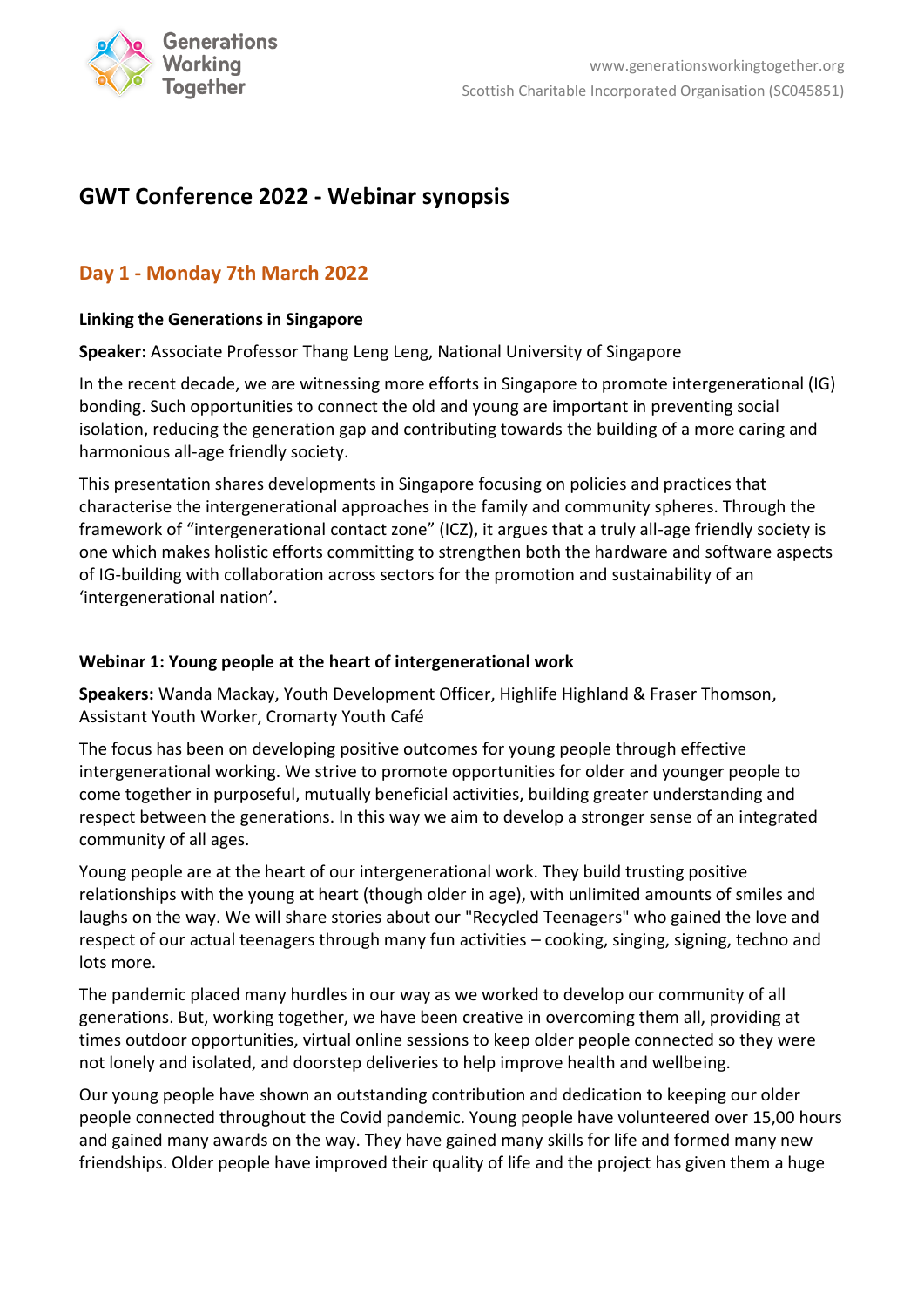boost to their wellbeing. Our older people have built trust and confidence in our young people and they love working with them.

In a nutshell we want the Black Isle in Scotland to be the best place to live and die for our older people, and for our community to be founded on intergenerational understanding and support. We still have work to do, but we have made a heart-warming start!

### **The National Leadership Network (young people with care experience)**

**Speakers:** Gary Brown and Lisa O'Leary National Leadership Network (young people with care experience)

Gary will share ideas on how the network aims to encourage intergenerational practice in the care experience community and plans to lead a conversation with conference participants on how best to do this.

The National Leadership Network is a Life Changes Trust legacy project. It aims to encourage, signpost and facilitate personal and professional development opportunities and experiences. The Network plans to strengthen personal and organisational relationships and alliances in the national care experience community. It will focus on leadership in all its shapes and forms and will have young people front and centre in paid and voluntary positions determining the path of the Network moving forward.

We believe intergenerational practice in the Network is integral to meeting our aims. People of all ages play such an important role in shaping the Scottish care experience landscape on many levels.

#### **Webinar 2: Keeping people at the heart**

**Speakers:** Amanda Jackson & Maxine Dinnes, Leonard Cheshire in Scotland

Learning from lived experience - This session will focus on sharing stories of intergenerational partnership working and learning in an online community setting. Leonard Cheshire is a leading local to global pan disability charity. We work in partnership with people and communities, to develop more inclusive communities and empower individuals to live, learn and work as independently as they choose. In Scotland we provide a range of supported living and other community-based services, initiatives and programmes.

#### **Speaker:** Janis McDonald, The Alliance

Janis will raise awareness of communication barriers, particularly those related to the hidden disability of deafness and other protected characteristics. She will indicate the importance of accessible information and adoption of an inclusive communication approach to work across communication and language barriers. She will explain these terms.

In a human rights approach, information, communication, and language are essential to meet the PANEL Principles and aid any participation in formal care, children's plans or community planning and social activities. Janice will share different forms of communication and language access options and will look at tools that we as intergenerational practitioners should consider and be aware off when connecting different generations.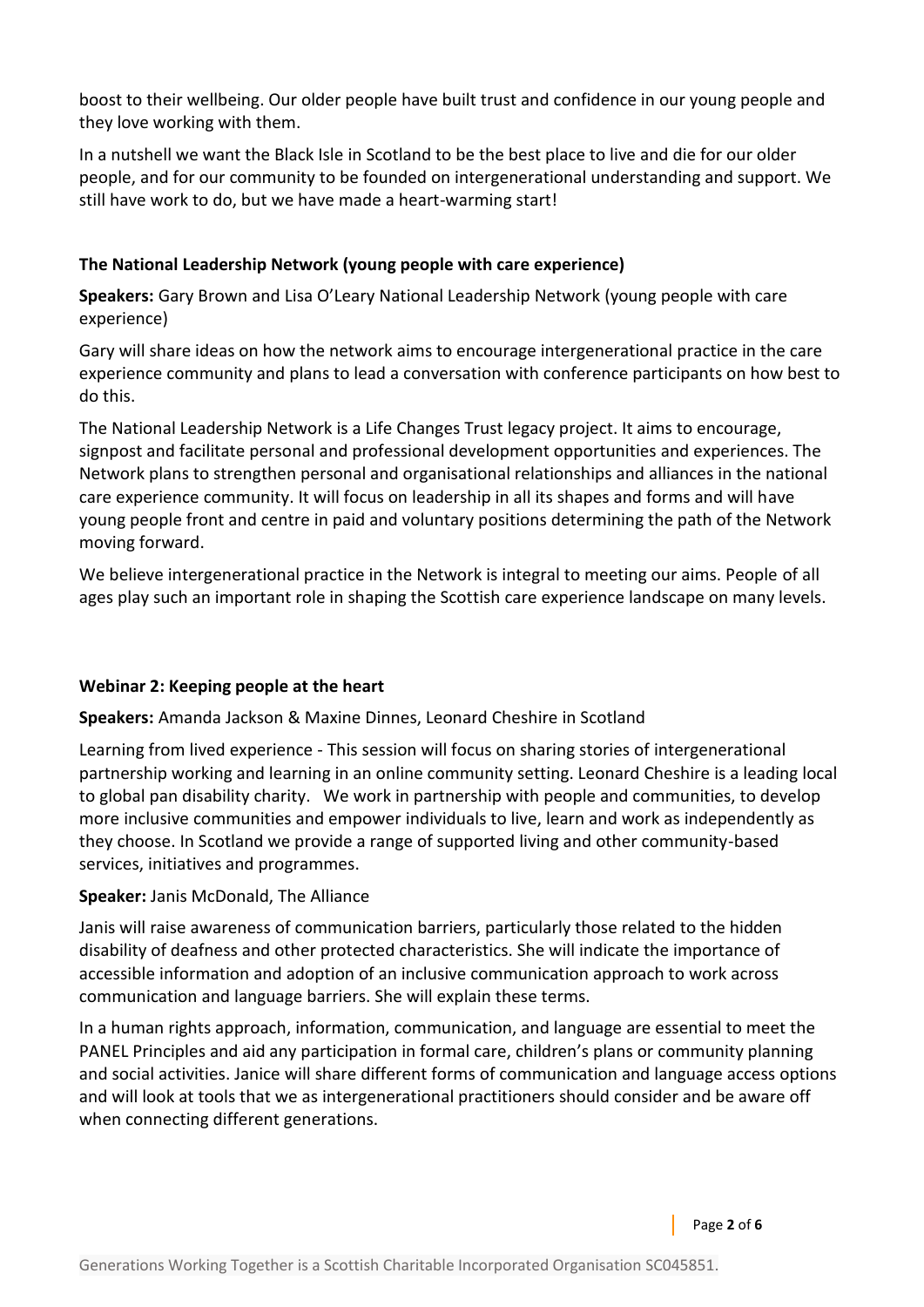### **Speakers:** Ruth Hart & Adam Lodge, Deaf Blind Scotland

The Dare to Dream project established a group of deafblind ambassadors who work together as peers, using their lived experience to ensure deafblind people's experiences and views are heard. This group also created the Manifesto of Deafblind People's Rights, created in consultation across the generations of Scottish deafblind people. This manifesto formed the basis for Deafblind Scotland's 5 Year Strategy and Policy Influencing Plan 2022. Providing training on human rights and empowerment for deafblind and visually impaired people. Ensuring they have opportunities to participate in public life and have a tangible influence on the decisions that affect them. The team will share stories from their Touching Lives project, where deafblind people deliver training to increase awareness of how to recognise and support dual sensory impairment, encouraging inclusive communities and partnership working.

### **Webinar 3: Professional development; the intergenerational pathway building on from good practice**

**Speaker:** Lorraine George, Learning and Development Officer, GWT and a Winston Churchill Fellow

Lorraine will explore the journey from intergenerational practice to becoming a recognised intergenerational practitioner. Find out what training opportunities are available to you, the networks that can support your intergenerational development, the pathways for children and young people and the quality standards to embed into your practice.

This session will support intergenerational practitioners of all ages in understanding the variety of pathways they can follow with regards to building on their existing learning, as they develop an intergenerational element to their practice or care within the community. We will explore how knowledge changes multi-generational work into intergenerational good practice and how recognised intergenerational quality standards should be embedded into everything we do. As part of building a field of intergenerational practitioners we will then explore the training currently available in the UK and the benefits of networking within a community of intergenerational practitioners.

### **Day 2 - Tuesday 8th March 2022**

#### **Celebrating International Women's Day**

**Speakers:** Kaukab Stewart MSP (the first elected MSP woman of colour) and Zarah Al Hilaly, UN Women Consultant and Law & Journalism Student in Australia

To celebrate International Women's Day, we are inviting women of all ages to come together for an intergenerational conversation to discuss the importance of the day and to share their experiences and challenges and why equality matters in the women's movement.

The theme of the 2022 Women's Day is 'Equality today for a sustainable tomorrow' and it's never been more important to learn from different generations and come together to make a change.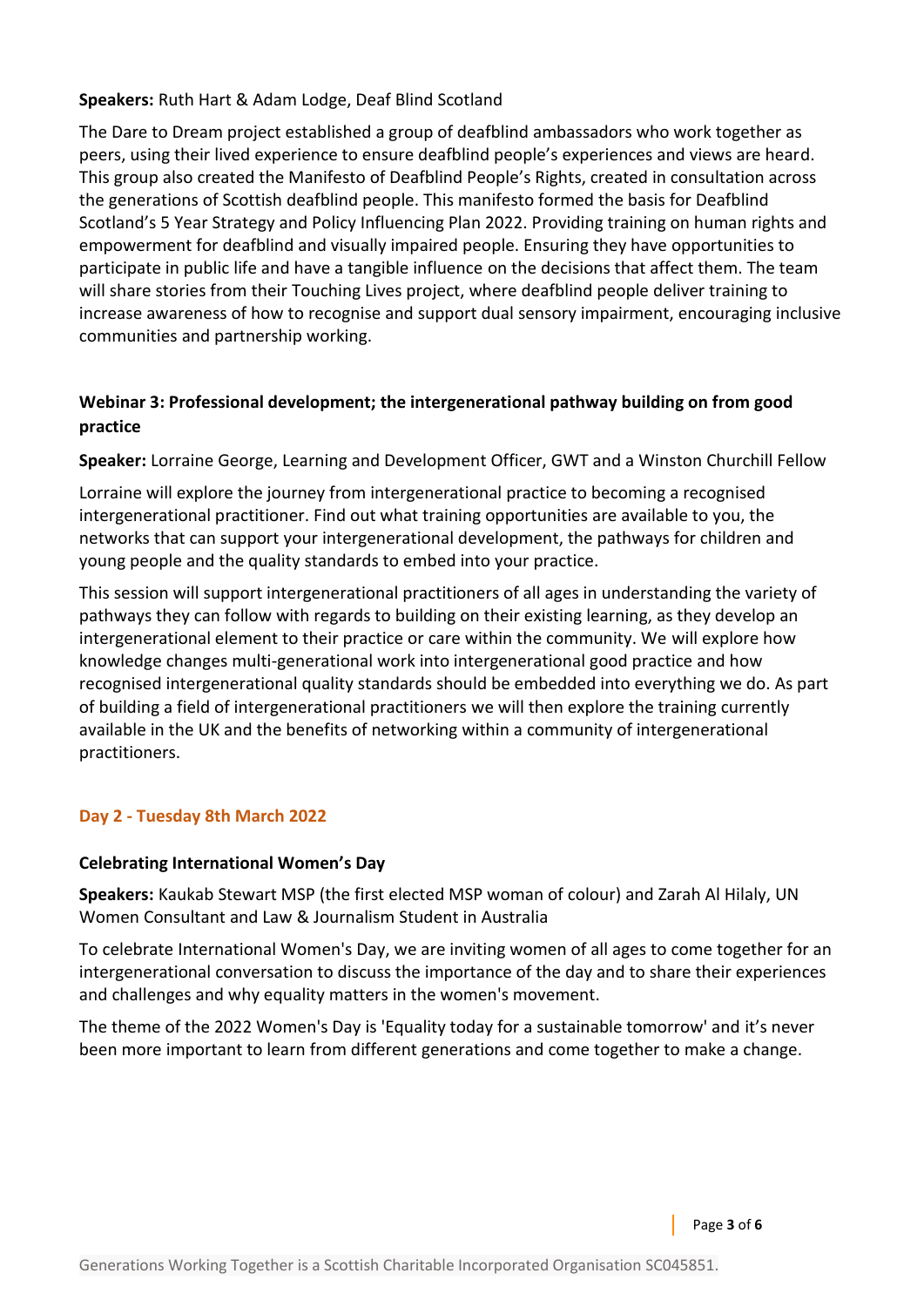#### **Day 3 - Wednesday 9th March 2022**

#### **Volunteers as intergenerational learners, leaders and innovators**

**Speaker:** Professor Matt KAPLAN, Ph.D., Professor of Intergenerational Programs and Ageing at the Pennsylvania State University in the U.S.

One of the challenges that many intergenerational programs face is finding funding and retaining skilled staff members to assist with programme planning, activity facilitation, and programme evaluation. This presentation will provide diverse examples of a multi-platform strategy for tapping into the potential of older adult volunteers for helping to drive the process of intergenerational programme planning and development.

The framework is based on Penn State University's ILI (Intergenerational Leadership Institute) model, which is a certificate-training program designed for older adults (55+) seeking new lifelong learning experiences, intergenerational programming skills, and opportunities to contribute to innovation and change in their communities. Older adult "volunteers," trained to be "leaders," are at the center of the ILI model. They are given leeway in: the types of local organisations they approach as potential project partners, the intergenerational engagement strategies they develop to address priority issues, and the roles they create and negotiate for themselves throughout the programme planning and implementation process.

### **Webinar 4: Project GOALD (Generating Older Active Lives Digitally): An Intergenerational Co-Production Approach to Health Promotion in Later Life**

**Speaker:** Professor Catherine Hennessy, Chair in Ageing, University of Stirling

Catherine will share details of this exciting 3-year project which is examining the feasibility and impact of bringing older and younger people together to inform and support the design of digital applications for healthy ageing. This seminar workshop will highlight the intergenerational collaboration around GOALD's work to create a digital approach to two activities for promoting health and well-being in later life--intergenerational physical activity and sports-based intergenerational reminiscence. In partnership with 20 intergenerational co-production groups, project researchers and digital designers together with SMEs are engaging in a process to develop ideas for and pilot digital products in these areas. The project's aims related to enhancing intergenerational relations including younger and older persons' perceptions of the other age group will be a key focus of this presentation.

### **Webinar 5: Practice that transforms intergenerational programmes: A model of theory and evidence informed practice**

#### **Speaker:** Dr. Shannon Jarrott, Professor of Social Work, Ohio State University, US

Shannon will present a model of intergenerational practice informed by theory and tested over decades of community-based collaborative research with intergenerational practitioners, participants, and scholars. The model builds on Jarrott's and others' research and includes tools for program planning and evaluation

### **Webinar 6: Ageism, intergenerational tension and solidarity: Future directions to a world for all ages**

**Speaker:** Liat Ayalon, Ph.D., Bar Ilan University, Israel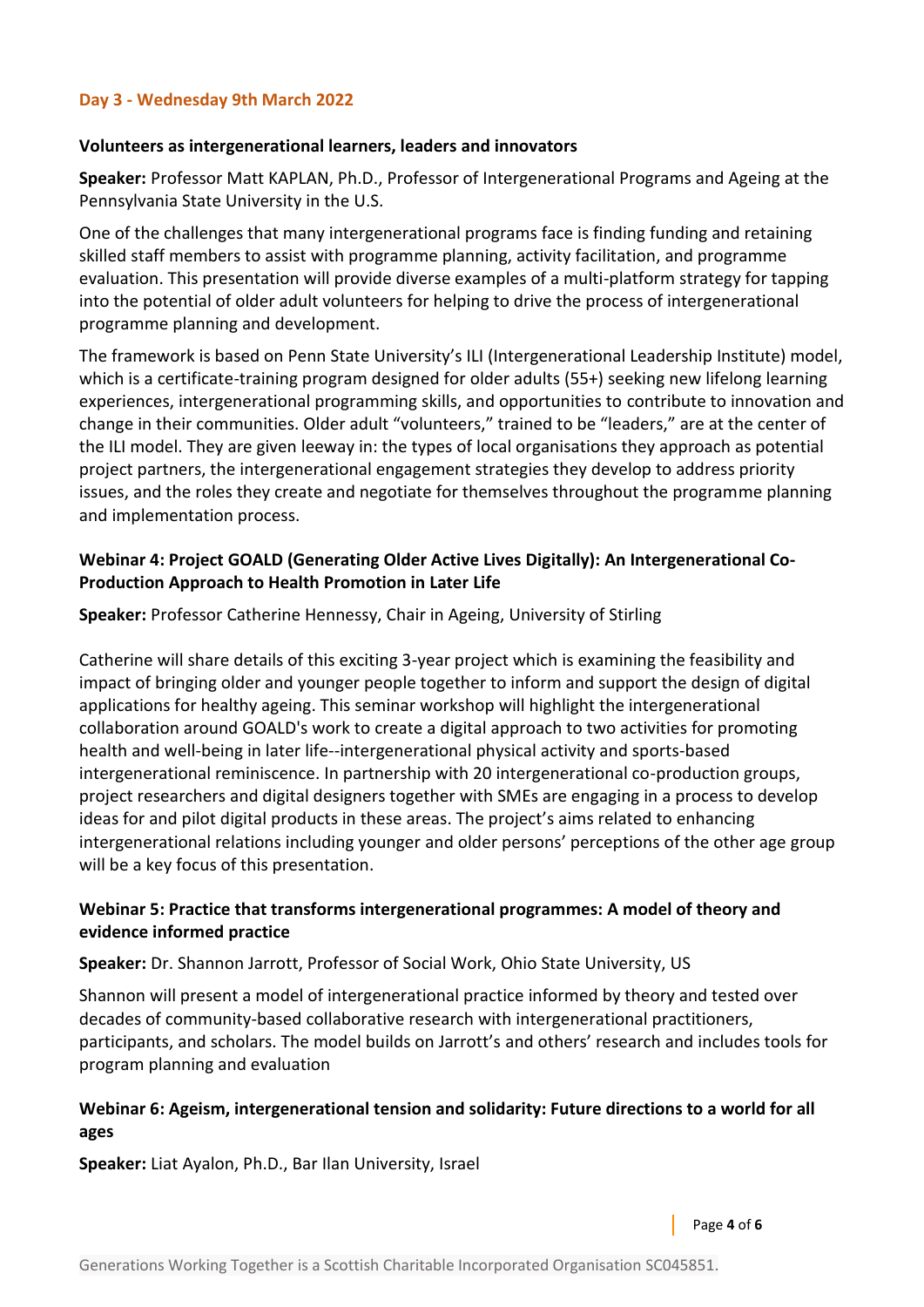Liat will discuss the manifestation of ageism in varied contexts and its impact on young and old members of society highlighting instances of intergenerational conflict and tension. Future directions to a world for all ages will be outlined with an emphasis on solidarity between the generations.

Ageism is defined as stereotypes, prejudices, and discrimination towards people because of their age. It can be either positive or negative and directed towards people of any age group. Ageism also impacts the relationship between generations and may result in intergenerational tension and conflict. This session will demonstrate the way ageism is manifested and its impact on intergenerational relationships in varied contexts, ranging from the workplace to climate change. Ways to overcome ageism in order to live in a world for all ages and to foster intergenerational solidarity will be highlighted.

### **Day 4 – Thursday 10th March 2022**

### **Changing the narrative around intergenerational work**

**Speaker:** Eunice Lin Nichols, Vice President, Encore, USA

Information to follow shortly

### **Webinar 7: Shared Sites**

**Speakers:** Kevin Smith, CEIS and Allen Lindsay, Knightswood Community SCIO

The story of how a community enterprise is working to stimulate the development of a shared site.

How do you develop a derelict building that you don't own and don't have responsibility for, and turn it from a community liability into a community asset? This is the journey that Knightswood Community SCIO embarked on in 2018, with the help of the social enterprise support company, CEIS.

Allen is the Chairperson of KCSCIO, which manages and operates Knightswood Community Centre in Glasgow, who will introduce the organisation and explain its motivation for undertaking this 'thirdparty' development role. Kevin is a business adviser with CEIS who will describe the research and development work carried out so far, in taking a speculative approach to developing an intergenerational shared space as a community asset. Also, the current status of the project and how it might now progress, particularly if there are any prospective lead-operators in the audience! Both will highlight the issues and obstacles encountered so far in what remains a 'work in progress' development project.

### **Speakers:** Judy Crabb, Heart of Newhaven Trustee

Heart of Newhaven with Judy Crabb, Trustee will share their journey starting with blue sky thinking back in 2019 on how a community could use a redundant Victorian building (Victoria Primary School). Hear about the Community Asset Transfer process, how we accessed funding from Scottish Land Fund to buy the building and our plans for the opening of 'The Heart' as an intergenerational hub.

Victoria Primary School in Newhaven, Edinburgh is a Grade B Listed three story building with a modern single-story annex. In January 2021, its pupils began term in their new school a few minutes' walk away on Western Harbour. Judy will share their vision, what they did, and how they turned their vision into the reality of an intergenerational hub. Judy will share about meetings with architects, community, and partnership working along with the impact of the pandemic.